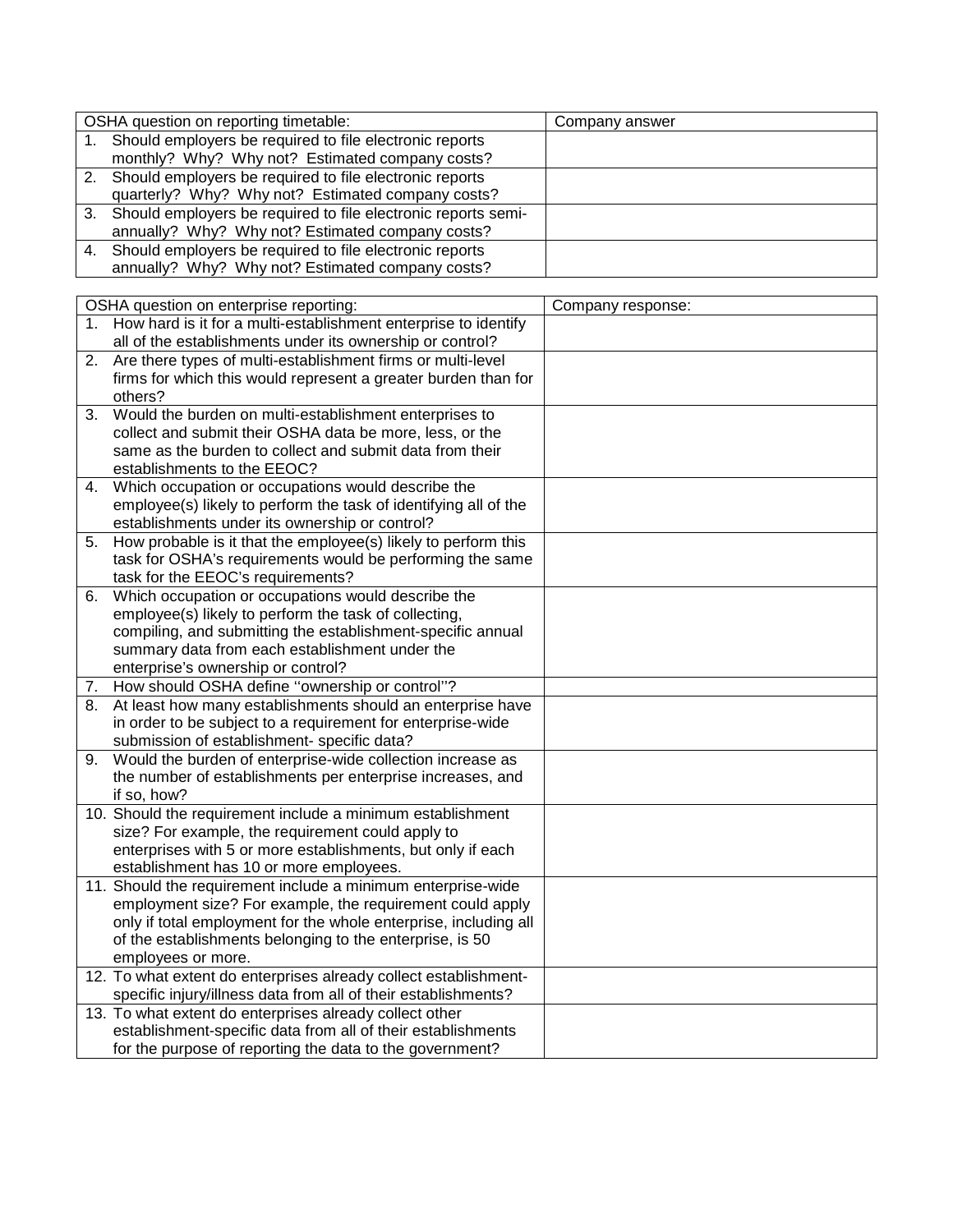| 14. Do enterprises generally know their corporate linkage<br>identifiers (i.e., their Universal DUNS number)? How much<br>additional burden would it be for the enterprise to provide this<br>information?                          |  |
|-------------------------------------------------------------------------------------------------------------------------------------------------------------------------------------------------------------------------------------|--|
| 15. What special circumstances apply to organizations such as<br>holding companies and private equity firms? Do these types<br>of organizations play a role in the occupational safety and<br>health of the companies they control? |  |
| 16. What other identifiers do enterprises currently use, or could<br>enterprises use, for submitting data to the government?                                                                                                        |  |

| OSHA questions on electronic reporting. |                                                                | Company response: |
|-----------------------------------------|----------------------------------------------------------------|-------------------|
| 1.                                      | What are the implications of requiring all data to be          |                   |
|                                         | submitted electronically?                                      |                   |
| 2.                                      | More current BLS injury and illness data will be available at  |                   |
|                                         | the time of the final rulemaking. Use of newer data may        |                   |
|                                         | result in changes to the proposed industry coverage.           |                   |
|                                         | Should OSHA use the most current data available in             |                   |
|                                         | determining coverage for its final rule?                       |                   |
| 3.                                      | Would this leave affected entities without proper notice and   |                   |
|                                         | the opportunity to provide substantive comment?                |                   |
| 4.                                      | Should the electronic submission requirement be phased         |                   |
|                                         | in, with a paper submission option available for a certain     |                   |
|                                         | period of time at the beginning for some or all of the         |                   |
|                                         | establishments subject to the proposed rule, or should the     |                   |
|                                         | electronic submission requirement take effect immediately?     |                   |
| 5.                                      | What are the implications of a phased-in electronic            |                   |
|                                         | submission requirement versus an immediate electronic          |                   |
|                                         | submission requirement for establishments subject to           |                   |
|                                         | proposed § 1904.41(a)(1) Quarterly electronic submission       |                   |
|                                         | of Part 1904 records by establishments with 250 or more        |                   |
|                                         | employees?                                                     |                   |
| 6.                                      | What are the implications of a phased-in electronic            |                   |
|                                         | submission requirement versus an immediate electronic          |                   |
|                                         | submission requirement for establishments subject to           |                   |
|                                         | proposed § 1904.41(a)(2) Annual electronic submission of       |                   |
|                                         | OSHA annual summary form (Form 300A) by                        |                   |
|                                         | establishments with 20 or more employees in designated         |                   |
|                                         | industries?                                                    |                   |
|                                         | 7. How should the electronic data submission system be         |                   |
|                                         | designed? How can OSHA create a system that is easy to         |                   |
|                                         | use and compatible with other electronic systems that track    |                   |
|                                         | and report establishment-specific injury and illness data?     |                   |
| 8.                                      | Should the electronic data submission system be designed       |                   |
|                                         | to include updates? § 1904.33(b) requires employers to         |                   |
|                                         | update OSHA Logs to include newly-discovered recordable        |                   |
|                                         | injuries or illnesses and to show any changes that have        |                   |
|                                         | occurred in the classification of previously-recorded injuries |                   |
|                                         | and illnesses.                                                 |                   |
| 9.                                      | How can OSHA use the electronic submission requirement         |                   |
|                                         | to improve the accuracy of injury and illness records by       |                   |
|                                         | encouraging careful reporting and recording of work-related    |                   |
|                                         | injuries and illnesses?                                        |                   |
|                                         | 10. How should OSHA design an effective quality assurance      |                   |